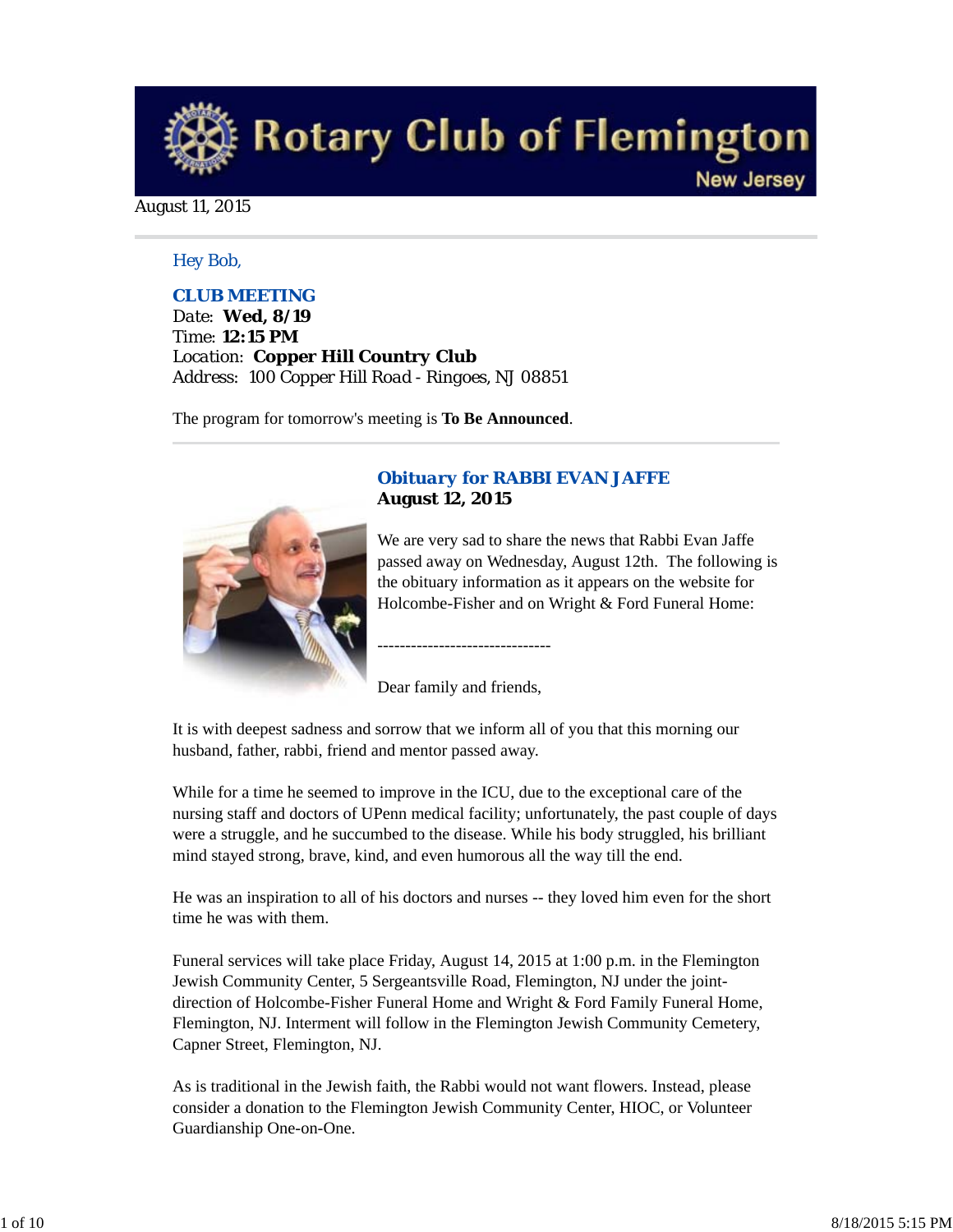We are so heartbroken to announce this news. He was an incredible man with a spirit and soul that were always selfless, always kind, forever patient, with love for everyone. May his memory be for a blessing.

Thank you, Phyllis, Jordana and Atara Jaffe -------------------------------------------------

For more information or to share condolences, click the blue links to visit the **Holcombe Fisher** website or the **Wright & Ford** website.



*Rotarian VOLUNTEERS being Sought for* **Flemington CORN & TOMATO Festival 2015 Sunday, August 23** from **3 to 6:30pm** Flemington Boro Park / Court Street Park 43 Park Avenue - Flemington, NJ

The Flemington Business Improvement District (BID) and the Flemington Restaurant Association (FRA) is hosting

the **2nd Annual Corn & Tomato Festival** on Sunday, August 23 from 3 to 6:30pm. The event is Rain or Shine.

They are looking for **volunteers to help**. They need people to guard the entrances to the court at the park. Beer is being sold, so they don't want anyone to slip past them. They need help selling t-shirts. They also need help at breakdown after the event.

If you are interested in helping, please reach out to Megan Jones-Holt at **director@flemingtonbid.com**

For additional information about the event, **CLICK HERE** to visit the Downtown Flemington website.



*41st Annual PANCAKE DAY and Costume Contest plus....Halloween High School* Date: **Sat, October 31, 2015** Time: **8am** to **12noon** Hunterdon Central Regional High School

29 Junction Road - Flemington, NJ

If you enjoy a great family event and lots of delicious pancakes, then plan to attend Flemington Rotary's **41st Annual Pancake Day & Costume Contest** on Saturday, October 31 from 8am to 1pm. Doors open at **8am** and close at **12noon**.

This annual event will take place at the Commons at Hunterdon Central Regional High School in Raritan Township. The Commons is near Hunterdon Central's field house, at 29 Junction Road, in Flemington.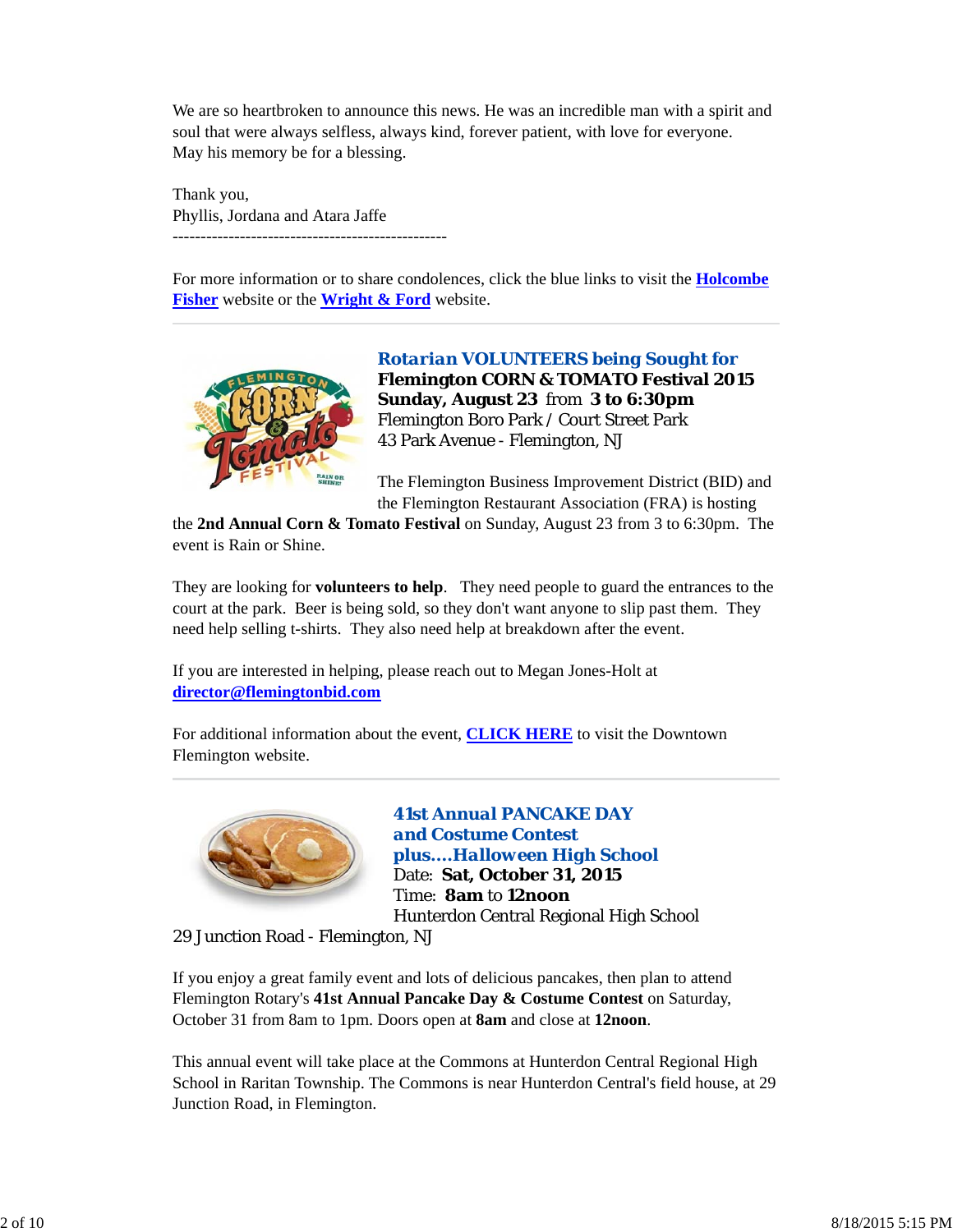The Rotary Club of Flemington Helps the Local Community - Proceeds generated from Pancake Day provide scholarships for HCRHS & HC-Polytech graduating seniors.

**HALLOWEEN HIGH SCHOOL** - Fun for the Entire Family - Special activities will include an indoor Halloween High School from 10:00 am until 12noon, sponsored by Hunterdon Central as a "thank you" to the community for their support of the high school. There will be Haunted House decorated hallways, children's scary story time and all kinds of Halloween activities and games in different classrooms. Kids through grade 3 and their parents can come together and there will be prizes and gifts to families and kids who come in costume. There is NO COST to participate in Halloween High School.

**COSTUME CONTEST** - A Costume Contest will be held during the Pancake Day event. Check back for contest times. Note that a **Paid admission** to Pancake is required in order to participate in the Costume Contest. The categories for the costume contest are:

- **SCARRIEST** costume.
- **SUPER HERO** costume.
- **ANIMAL** costume.
- **FUNNIEST** costume.
- **PRINCESS** costume.
- **FAMOUS PERSON** costume.

**DELICIOUS PANCAKES and more** - Rotary will have delicious Buttermilk Pancakes for all ages to enjoy! And, in addition to the flapjacks and sausage, there will also be a bake sale. The bake sale will offer a broad selection of cookies, cakes, pies and pastries prepared by Rotary members and their families.

**TICKETS ARE NOW AVAILABLE** - Pancake Day tickets are available in advance from Rotary Club of Flemington members, or at the door Enjoy as many pancakes as you want, with butter and syrup, a serving of sausage, coffee, tea, juice and milk for only \$7.00 for adults; \$4.00 for children ages 5 - 11; Children under 5 are free. There is no cost to attend the Halloween High School.

**OPTIONAL FOOD PANTRY DONATIONS** - We will gladly accept non-perishable food donations, which will be distributed to the local food pantries. The Rotary Club of Flemington would like to thank the generosity of the many local community businesses who help make the event possible.

For more info, goto www.FlemingtonRotaryNJ.org or contact Event Chair, Lynn Hyman at 908-304-4199 or by email at lynnjim5@verizon.net



#### *Rotary eClub of Hunterdon Horizon*

**Fellowship Bonfire to Collect School Supplies for Children Friday, August 28** at **6:00pm** 447 Rosemont-Ringoes Road Stockton, NJ 08559

The Rotary eClub of Hunterdon Horizon has invited us to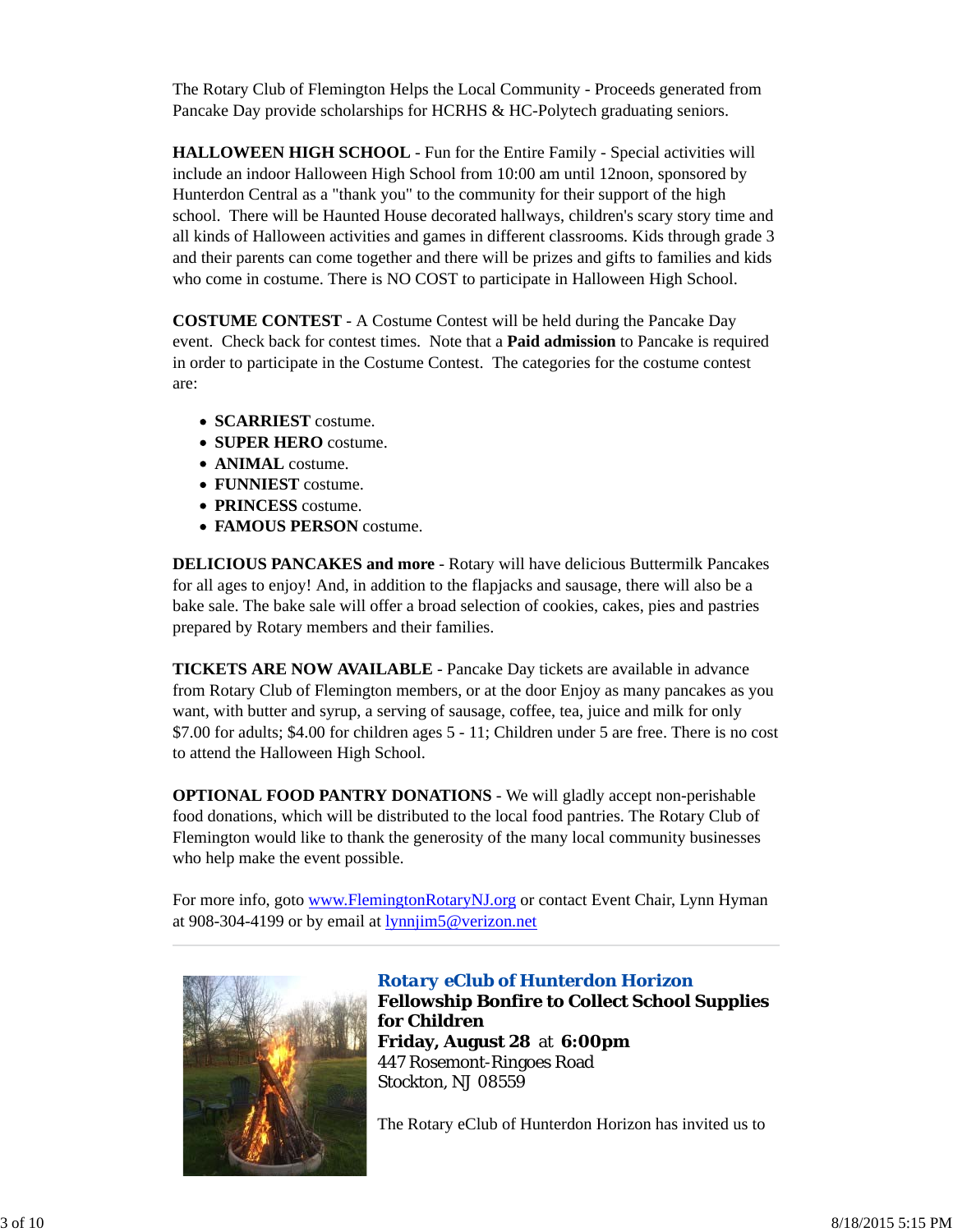

join them at a Bonfire they are hosting. The charitable purpose of the fellowship event is to collect school supplies for children on the **Fort Peck Indian Reservation**, and to social and enjoy fellowship among Rotarians and our

colleagues. Please **Click Here** to Register! This is also a Potluck/BYOB.

Please bring a donation of school supplies OR donate to this project by clicking here.

For more info or questions, Click Here to visit the website or call Nicole Voigt at (908)752-3166.



# *LAXMI LAMA* **Recipient of the Harrie Copeland Student Scholarship in Nepal**

PDG Tulsi Maharjan let us know that the 1st Harrie Copeland Scholarship was given to Nepal student, **Laxmi Lama**. This scholarship is coordinated by the **Rotary Club of Patan** in Nepal. Click the photo to the left to view a larger image of the photo.

If you recall, Tulsi established the Harrie Copeland scholarship for a Nepal student each year in the memory of Harrie. Thanks, Tulsi.



# *SPEAKERS & PROGRAMS BEING SOUGHT*

President Mick is looking for some ideas for upcoming meeting programs and speakers. If you have any leads, please pass them onto Mick Schaible, who will follow-up to schedule the speaker.

**Click here** to generate an email directly to Mick.



# *HUNTERDON COUNTY CHAMBER OF COMMERCE*

As you know, the Rotary Club of Flemington is a member of the H.C. Chamber of Commerce. This enables all Rotarians the ability to attend a Chamber function as a "member". If someone asks you what your business is, you would explain that you are a member representing the Rotary Club of Flemington. **Click Here** to visit the Chamber website for a listing of upcoming events.



*Hunterdon Chamber Internet Radio "THE ROTARY HOUR"* **Mondays from 10am to 11am**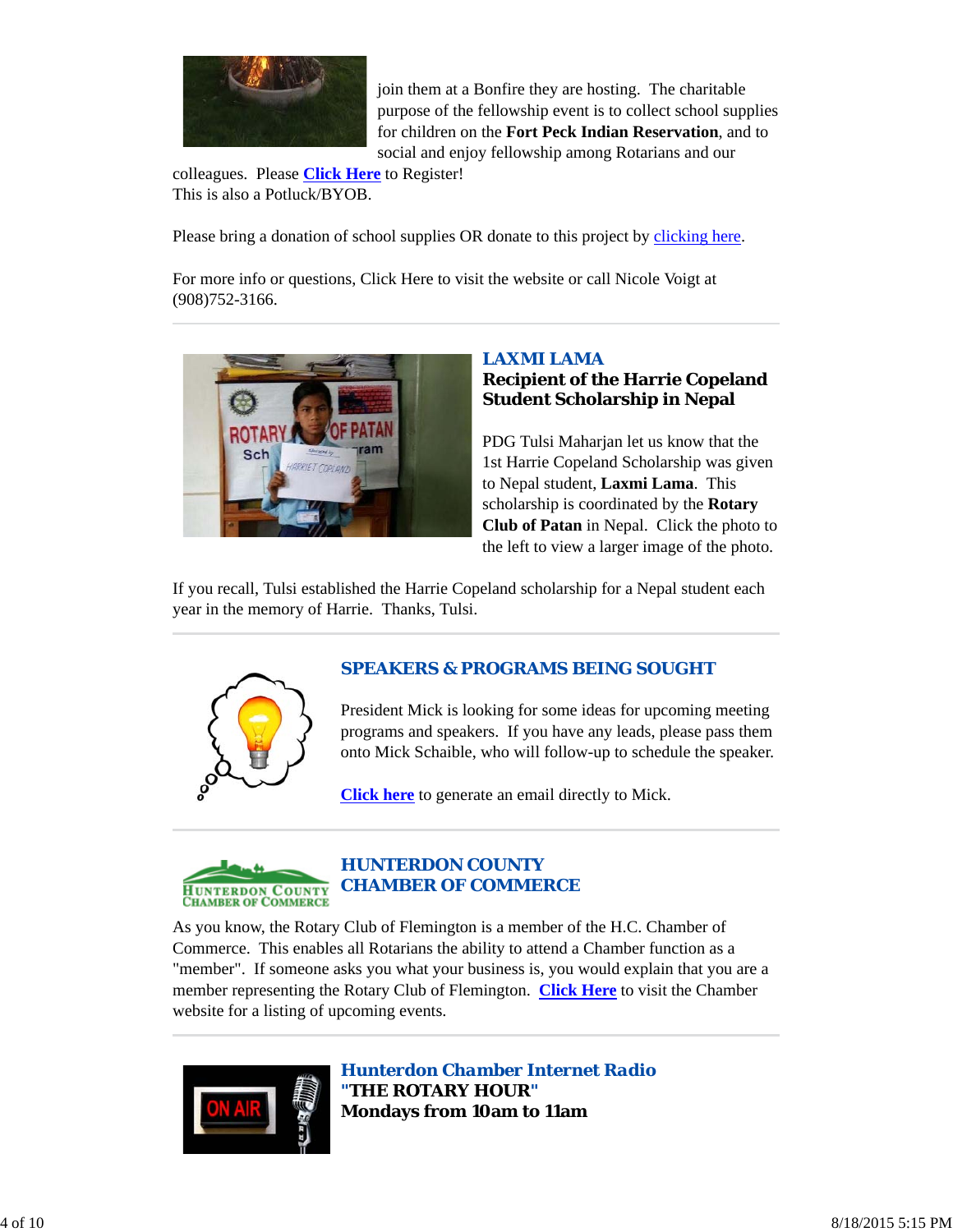

PDG Megan Jones-Holt is the host of "The Rotary Hour" on the Hunterdon Chamber Internet Radio station and is looking for guests to have on the show. If you are intersted, please get in touch with Megan at (908)894-4590 or

## **mjonesholt@gmail.com**.

**Click Here** to listen to the Hunterdon Chamber Internet Radio station from your PC, smart phone, mobile device, etc.

# *FLEMINGTON BUSINESS IMPROVEMENT DISTRICT*

**FLEMINGTON** www.downtownflemington.com

If you would like to learn more about events and activities going on around Flemington, please **CLICK HERE** to visit the Flemington Business Improvement District (BID) website.

## *ROTARY DISTRICT 7510 NEWS*

**Click Here** to read the current news from our Rotary District 7510.

# *SPEAKERS & PROGRAMS BEING SOUGHT*

We are always seeking new or creative ideas for upcoming meeting programs and speakers. If you have any leads, please pass them onto Mick Schaible. **Click here** to generate an email directly to Mick.

# *UPCOMING DATES TO NOTE*

### **Summary of Upcoming Club Meeting Programs**:

Wed, 8/26: Nick Nemanja - Rotaract District Chair

Wed, 9/02: TBA Wed, 9/09: TBA Wed, 9/16: TBA Wed, 9/23: TBA Wed, 9/30: TBA

Wed, 10/07: TBA Wed, 10/14: TBA Wed, 10/21: District Governor Hal Daume - Official Visit Wed, 10/28: TBA

**Next RCOF Board Meeting**: Tues, 9/15/2015 at 6:00 PM. (Meetings held bi-monthly). **Next Membership Meeting**: Wed, 9/9/2015 at 1:30 PM (Usually the 2<sup>nd</sup> Wed).

**Upcoming RCOF Club Events, Fundraisers, Fellowship Events, Etc**.: Sat, 10/31: **Pancake Day** at the H.C.R.H.S. Commons

### **Rotary District 7510 Events & Functions:**

Fri, 09/25: **Help Nepal Benefit Concert** at the Scotch Plains-Fanwood High School; 667 Westfield Road, Scotch Plains at **6pm**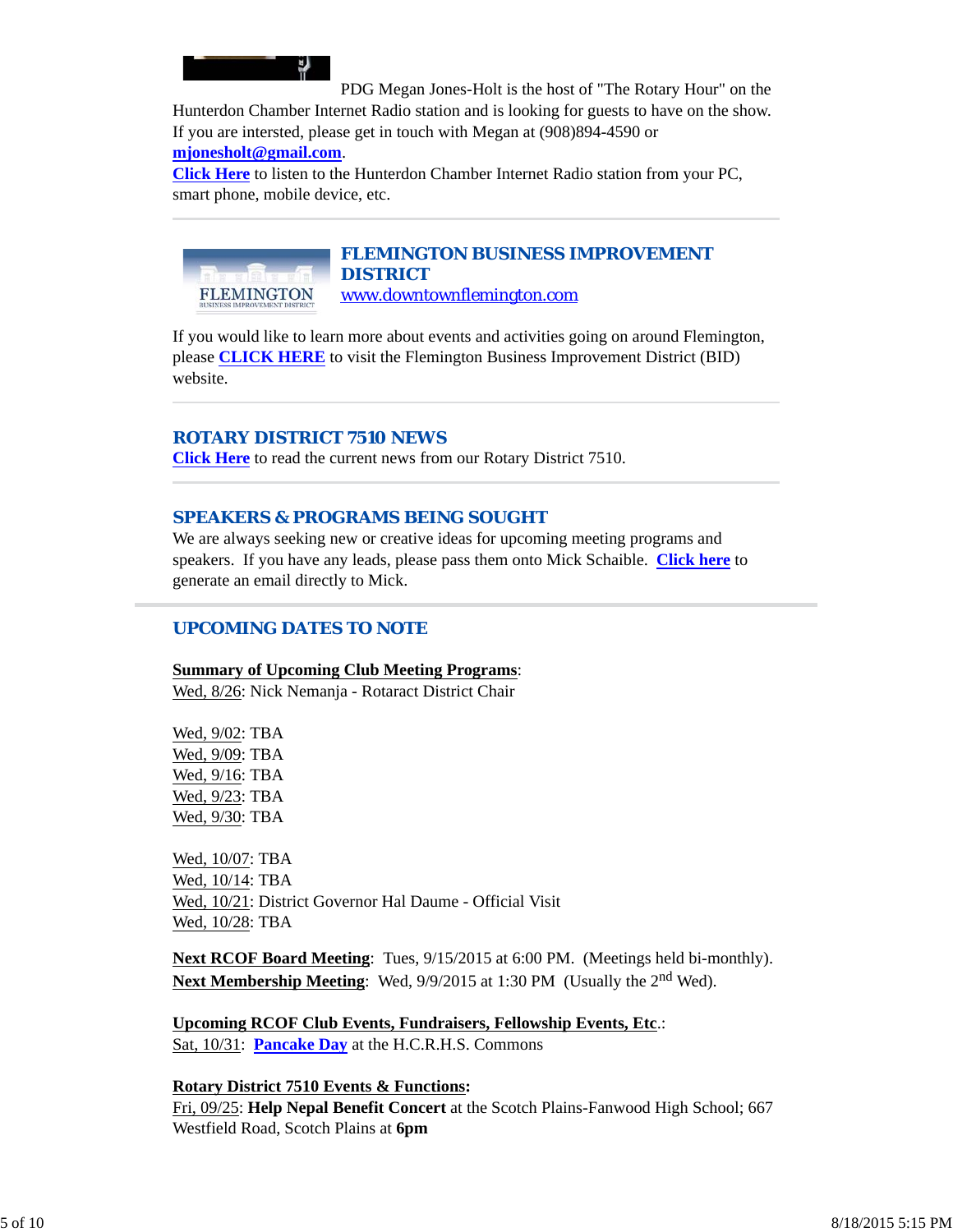Tue, 10/06: **Vocational Assembly** at The Pines Manor; Talmadge Road & Route 27, Edison, NJ at 3:30pm. Cost is \$50 per person in advance. Sat, 10/31: **Foundation Grants Seminar** at The Bridgewater Marriott Hotel; 700 Commons Way, Bridgewater, NJ at 8:30am. No cost to attend.

### *COMMITTEE LIST:*

**Click Here** to download the listing of all current Club Committee's and its members.

#### *"MEMBERS ONLY" WEBSITE:*

#### **Click Here for the Members Only section of the website to find:**

- 1) The "Membership Proposal Form" to propose a new member.
- 2) New Member Information.
- 3) An Online Copy of the Club Membership Directory.
- 4) A Link to All Photos Albums of the Club.

#### *ROTARY WEBSITE LINKS:*

Rotary International: **www.Rotary.org** Rotary District 7510: **www.RotaryNJ.org**

#### *NEARBY ROTARY CLUB MEETINGS:*

As A Rotarian, you are Welcome to attend a Rotary Club meeting anywhere in the world. Click here for the Rotary Club Locator App. Or see below for some local meetings:

#### Mondays

**Lambertville/New Hope** (6:30 pm) - Lambertville Station Restaurant; 11 Bridge Street, Lambertville NJ 08530

**Piscataway** (12:15 pm) - Radisson Hotel; 21 Kingsbridge Road, Piscataway, NJ 08854

#### Tuesdays

**Whitehouse** (12:15 pm) - Max's 22; 456 Route 22 West, Whitehouse Station, NJ 08889 **Princeton** (12:15 pm) - The Nassau Club; 6 Mercer Street, Princeton, NJ 08540 **Bridgewater-Bound Brook** (12:15 pm) - Arbor Glenn; 100 Monroe St, Bridgewater 08807

#### Wednesdays

**Branchburg Township** (7:30 am): Stoney Brook Grille; 1285 Route 28, North Branch, NJ 08876

**Flemington** (12:15pm): Copper Hill Country Club; 100 Copper Hill Road, Ringoes, NJ 08851

**Hillsborough Township** (6:15 pm): Pheasant's Landing; 311 Amwell Road (Rt. 514), Hillsborough, NJ 08844

#### Thursdays

**Clinton Sunrise** (7:30 am): Clinton Fire Department; New Street, Clinton, NJ 08809 **Somerville/Bridgewater** (12:15 pm): Bridgewater Manor; 1251 US Highway 202/206, Bridgewater, NJ 08807

**Trenton** (12:15 pm): Freddie's Tavern; 12 Railroad Avenue, West Trenton, NJ 08628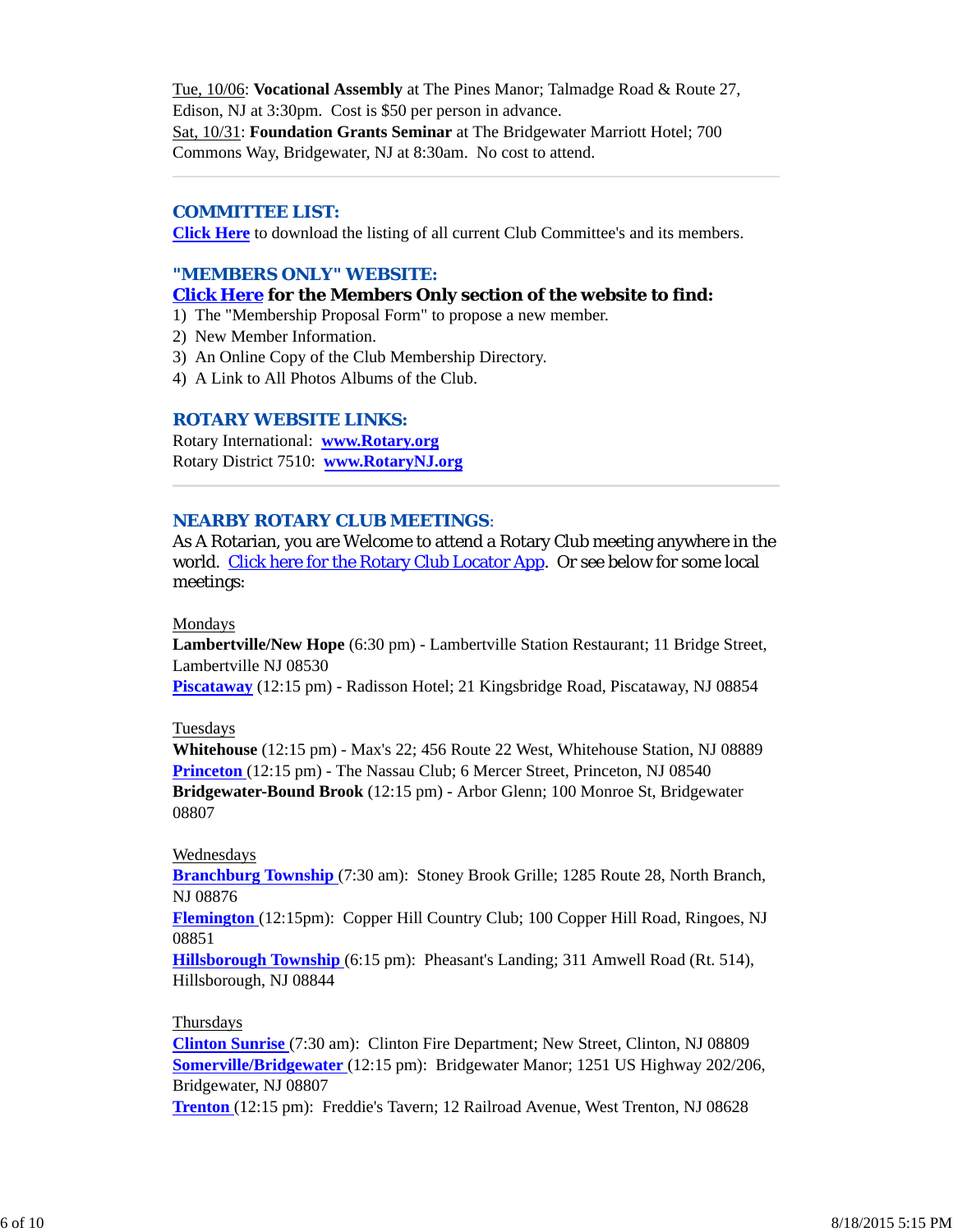Fridays **North Hunterdon** (12:15 pm): Beaver Brook County Club; 25 County Club Drive, Annandale, NJ 08801 **Princeton Corridor** (12:15pm): Hyatt Regency; 102 Carnegie Center, Rt. 1 North, Princeton, NJ 08540

### eClub

**Rotary eClub of Hunterdon Horizon**: View website for meetings or online makeups.

# RI President's Call for Action in **2015-2016**: **"Be A Gift To The World" Rotary Club of Flemington - Our 92nd Year** Founded October 3, 1923 \* Charter #1529 \* District 7510

| Club President                           | <b>Mick Schaible</b>                                   |  |
|------------------------------------------|--------------------------------------------------------|--|
| President-Elect                          | D.J. Wright                                            |  |
| Secretary                                | <b>Chris Steffner</b>                                  |  |
| Treasurer, General                       | <b>Bob Newland</b>                                     |  |
| Treasurer, Lunch                         | <b>Lynn Hyman</b> (immediate Past-President)           |  |
| <b>Board Member</b>                      | <b>Chris Kamnitsis</b>                                 |  |
| <b>Board Member</b>                      | <b>Joe Ziegler</b>                                     |  |
| Sergeant-at-Arms                         | <b>Jim Davidson</b>                                    |  |
| R.I. President                           | K.R. "Ravi" Ravindran (Sri Lanka)                      |  |
| District Governor (DG)                   | Hal Daume (Berkeley Heights, NJ)                       |  |
| District Governor Elect (DGE)            | <b>Charles Minton</b> (Union, NJ)                      |  |
| District Governor Nomimee (DGN)          | <b>Bob Zeglarski</b> (Roselle-Rosselle Park)           |  |
| <b>Assistant District Governor (ADG)</b> | <b>Albert Varga</b> (Lambertville-New Hope)            |  |
| $\alpha$ iin amin'ny iona am             | $TT^{\prime\prime}$ $\alpha$ $\beta$ $\alpha$ $\alpha$ |  |

Club Meetings: **Wednesday, 12:15 pm, Copper Hill Country Club** 100 Copper Hill Road, Ringoes 08551





Be a gift to the world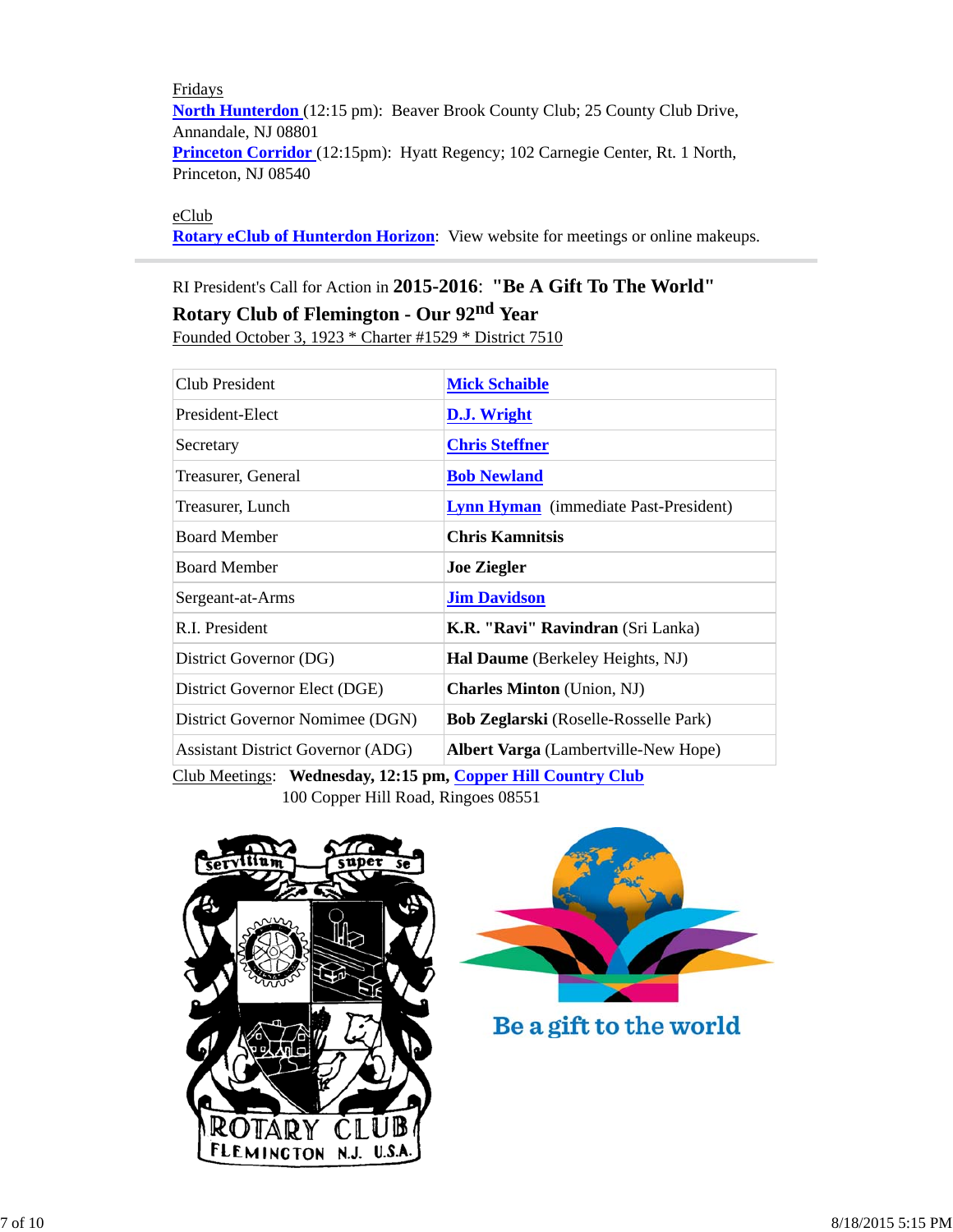

*MISSION STATEMENT*: The mission of Rotary International is to assist and guide Rotarians and Rotary clubs to accomplish the Object of Rotary to ensure Rotary's continuing relevance and to help build a better world, emphasizing service activities by individuals and groups that enhance the quality of life and human dignity, encouraging high ethical standards, and creating greater understanding among all people to advance the search for peace in the world.

**THE OBJECT OF ROTARY:** The object of Rotary is to encourage and foster the ideal of service as a basis of worthy enterprise and, in particular, to encourage and foster:

**1st**: The development of acquaintance as an opportunity for service;

**2nd**: High ethical standards in business and professions, the recognition of the worthiness of all useful occupations, and the dignifying of each Rotarian's occupation as an opportunity to serve society;

**3rd**: The application of the ideal of service in each Rotarian's personal, business and community life;

**4th**: The advancement of international understanding, goodwill, and peace through a world fellowship of business and professional persons united in the ideal of service.

**THE 4-WAY TEST:** "Of the things we think, say or do:

- **1st**: Is it the Truth?
- 2<sup>nd</sup>: Is it Fair to all concerned?
- **3rd**: Will it build goodwill and better friendships?
- **4th**: Will it be beneficial to all concerned?"

#### *ROTARY's AVENUE'S OF SERVICE*:

**1)** Through **Club Service**, we have fun, build lasting friendships, and make sure that our club runs well.

**2)** Through **Vocational Service**, we volunteer our professional skills to serve others and promote integrity in everything we do.

**3)** Through **Community Service**, we address local needs and work with our community to bring lasting improvements.

**4)** Through **International Service**, we meet humanitarian needs around the globe and promote world understanding and peace.

**5)** Through **Youth Service**, we work with young people to help them become the next generation of leaders, visionaries, and peacemakers.

# **2015-2016 CLUB MEMBER ROSTER Rotary Club of Flemington, NJ**

Current Number of Members: 43

| <b>Rotarian</b>             | <b>Member Since</b> | <b>Classification</b>           |
|-----------------------------|---------------------|---------------------------------|
| Black, Bruce B.             | 2007                | <b>Health and Fitness</b>       |
| Bohler, Herbert C. (Herb)   | 1977                | Specialty Advertising           |
| <b>Campbell, Jennifer</b>   | 2015                | <b>General Practice</b>         |
| Chittenden, Robert L. (Bob) | 2003                | M.E.F.P. Consulting Engineering |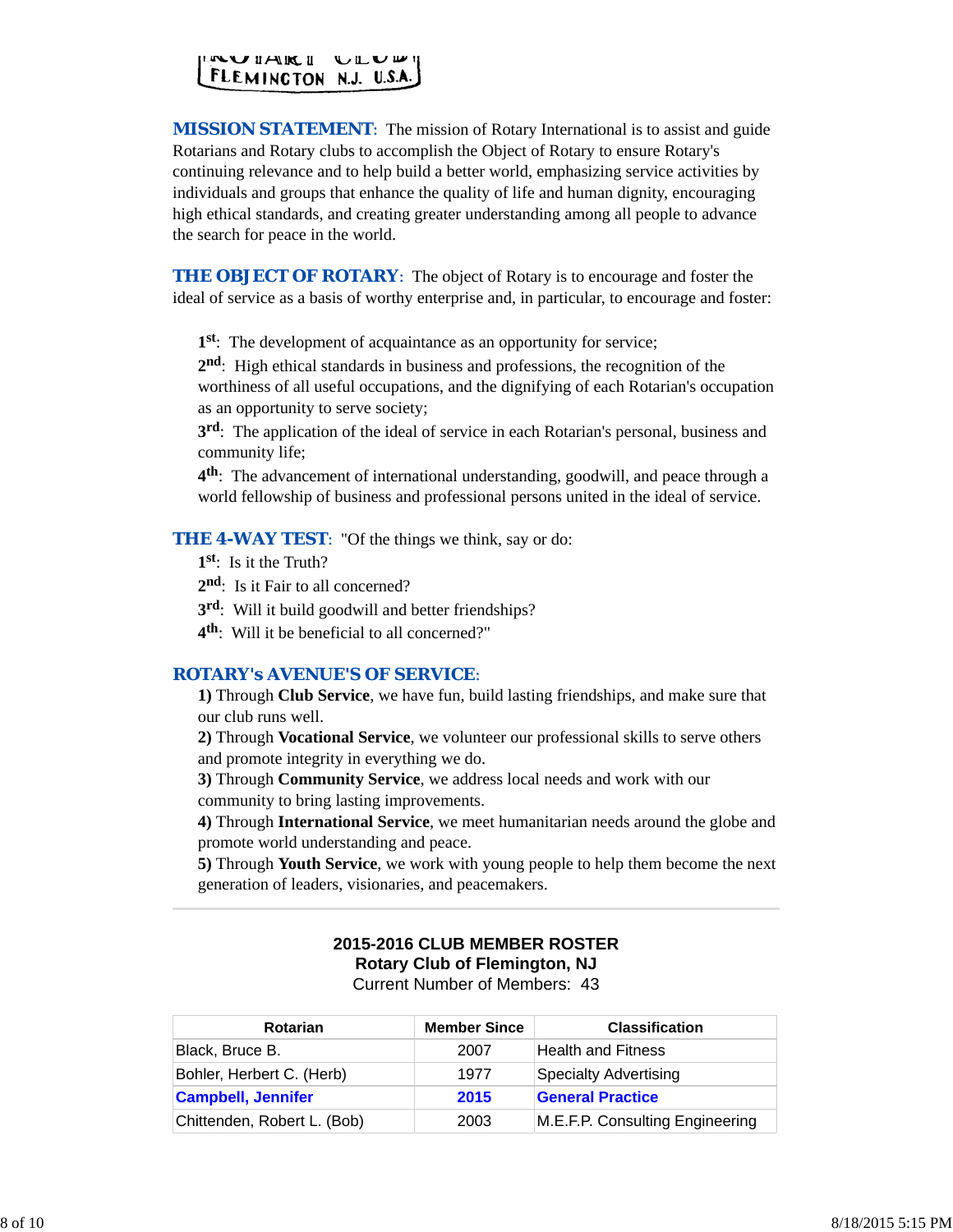| Clark, Arthur L. (Sandy)          | 1987 | Printing                       |
|-----------------------------------|------|--------------------------------|
| Davidson, James G. (Jim)          | 2002 | <b>Rubber Products</b>         |
| Erskine, John                     | 2014 | Youth Development              |
| Ferrari, Frederick J. (Fred)      | 1964 | Orthodontia                    |
| Fisher, Charles H. (Charlie)      | 1961 | <b>Funeral Services</b>        |
| Fisher, Thomas H. (Tom)           | 2012 | Property & Casualty Insurance  |
| <b>Harkness, David W. (Dave)</b>  | 2015 | <b>Hospital Affairs</b>        |
| Harrison, Jeffrey (Jeff)          | 1996 | Psychotherapy                  |
| Hyman, Lynn                       | 2010 | <b>Retail Banking</b>          |
| Kamnitsis, Christopher P. (Chris) | 2001 | <b>Financial Planning</b>      |
| Kavanagh, Michele                 | 2013 | <b>Community Banking</b>       |
| <b>King, Linda</b>                | 2015 | <b>Non-Profit</b>              |
| Liebross, Ira                     | 1997 | <b>Family Medicine</b>         |
| Loew, Darren                      | 2002 | Orthodontics                   |
| Martin, Teresa (Terry)            | 1993 | Solid Waste/Recycling          |
| Mazujian, Harry                   | 2004 | Clergy                         |
| McWilliams, Nancy                 | 1992 | Psychotherapy                  |
| Metz, Kim                         | 2007 | <b>Technical Education</b>     |
| Muller, George D.                 | 1964 | <b>Cut Glass Manufacturing</b> |
| Nastasi, William (Bill)           | 1996 | <b>General Contracting</b>     |
| Newland, Robert D. (Bob)          | 1998 | Insurance                      |
| Ownes, Terry M.                   | 1987 | <b>Floor Covering</b>          |
| Phelan, Christopher J. (Chris)    | 2009 | <b>Chamber Of Commerce</b>     |
| Randolph, R. Wayne                | 1982 | <b>Veterinary Medicine</b>     |
| Reinbacher, Otto A.               | 1997 | Clergy                         |
| Rogow, Stephen S. (Steve)         | 1973 | Orthodontics                   |
| Schaible, R. Michael (Mick)       | 1998 | <b>Appraisal Services</b>      |
| Skowronek, Kenneth J. (Ken)       | 1994 | <b>Family Law</b>              |
| Sollner, Richard F. (Dick)        | 1962 | Air Transportation             |
| Steffner, Christina (Chris)       | 2014 | Education                      |
| Stothoff, Richard H. (Dick)       | 1966 | <b>Sanitary Engineering</b>    |
| Weinstein, Theodore H. (Ted)      | 1994 | <b>Pulmonary Medicine</b>      |
| Widico, Karen A.                  | 1997 | <b>Public Health Services</b>  |
| Williams, Gwen                    | 1991 | Purchasing/Manufacturing       |
| Wise, Robert (Bob)                | 1992 | <b>Hospital Administration</b> |
| Woske, Harry                      | 1977 | Cardiology                     |
| Wright, Daniel J. (D.J.)          | 2003 | <b>Funeral Services</b>        |
| Ziegler, Joseph E. (Joe)          | 1988 | <b>Investment Advisor</b>      |
| Zullo, John J. (Johnnie)          | 1987 | <b>Chemical Engineering</b>    |